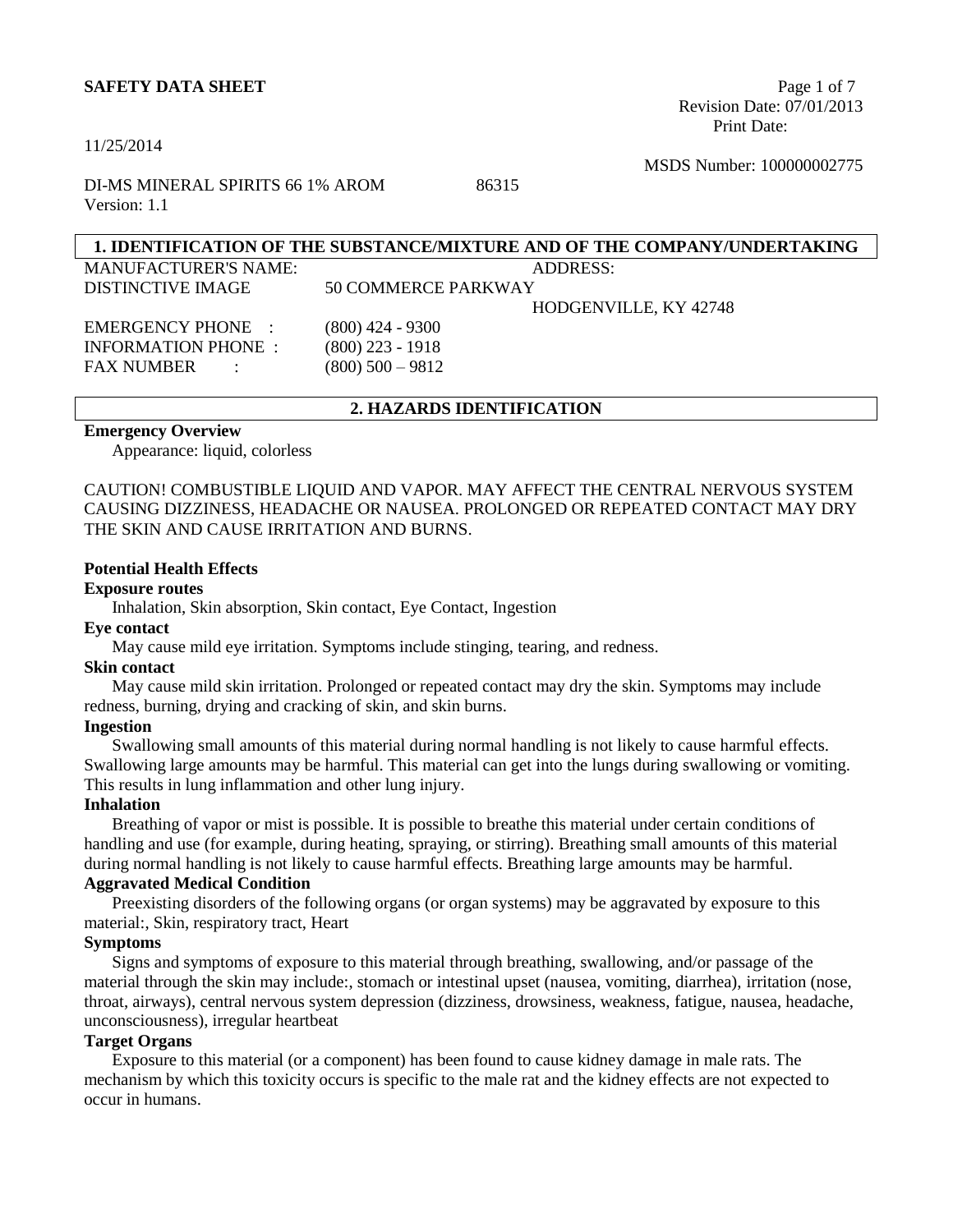#### **SAFETY DATA SHEET** Page 2 of 7

11/25/2014

 Revision Date: 07/01/2013 Print Date:

MSDS Number: 100000002775

DI-MS MINERAL SPIRITS 66 1% AROM 86315 Version: 1.1

#### **Carcinogenicity**

This material is not listed as a carcinogen by the International Agency for Research on Cancer (IARC), the National Toxicology Program (NTP), or the Occupational Safety and Health Administration (OSHA).

# **Reproductive hazard**

Based on the available information, risk to the fetus from maternal exposure to this material cannot be assessed.

| 3. COMPOSITION/INFORMATION ON INGREDIENTS     |                            |                      |  |
|-----------------------------------------------|----------------------------|----------------------|--|
| <b>Hazardous Components</b>                   | CAS-No. / trade secret no. | <b>Concentration</b> |  |
| Solvent naphtha (petroleum), medium aliphatic | 64742-88-7                 | $90 - 100\%$         |  |

#### **4. FIRST AID MEASURES**

#### **Eyes**

If symptoms develop, move individual away from exposure and into fresh air. Flush eyes gently with water while holding eyelids apart. If symptoms persist or there is any visual difficulty, seek medical attention. **Skin**

Remove contaminated clothing. Wash exposed area with soap and water. If symptoms persist, seek medical attention. Launder clothing before reuse.

#### **Ingestion**

Seek medical attention. If individual is drowsy or unconscious, do not give anything by mouth; place individual on the left side with the head down. Contact a physician, medical facility, or poison control center for advice about whether to induce vomiting. If possible, do not leave individual unattended.

#### **Inhalation**

If symptoms develop, move individual away from exposure and into fresh air. If symptoms persist, seek medical attention. If breathing is difficult, administer oxygen. Keep person warm and quiet; seek immediate medical attention.

# **Notes to physician**

**Hazards:** Inhalation of high concentrations of this material, as could occur in enclosed spaces or during deliberate abuse, may be associated with cardiac arrhythmias. Sympathomimetic drugs may initiate cardiac arrhythmias in persons exposed to this material. This material is an aspiration hazard. Potential danger from aspiration must be weighed against possible oral toxicity (See Section 2 - Swallowing) when deciding whether to induce vomiting.

**Treatment:** No information available.

#### **5. FIREFIGHTING MEASURES**

#### **Suitable extinguishing media**

Dry chemical, Carbon dioxide (CO2), Water spray

#### **Hazardous combustion products**

Aldehydes, carbon dioxide and carbon monoxide, Hydrocarbons

#### **Precautions for fire-fighting**

If product is heated above its flash point it will produce vapors sufficient to support combustion. Vapors are heavier than air and may travel along the ground and be ignited by heat, pilot lights, other flames and ignition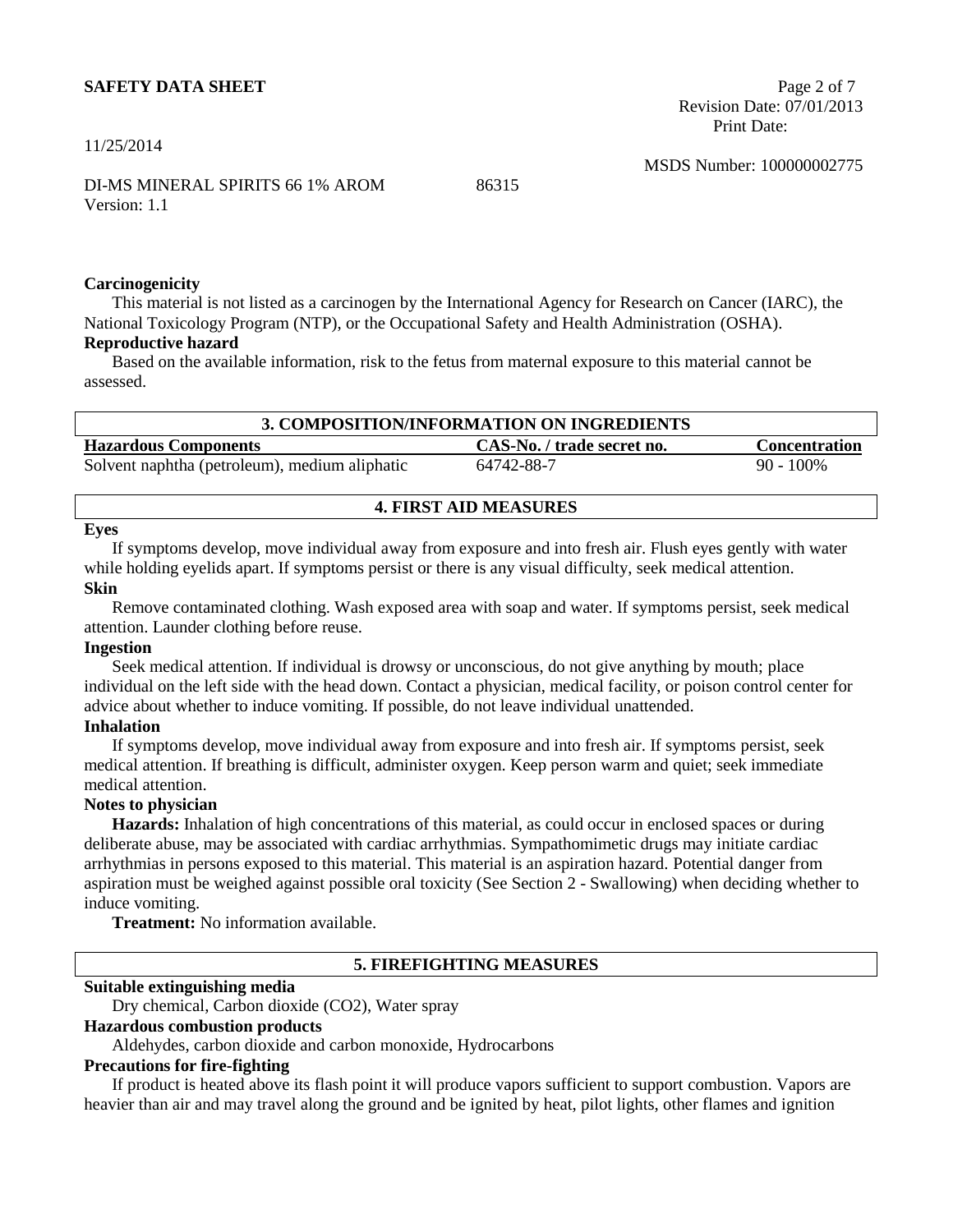#### **SAFETY DATA SHEET** Page 3 of 7

#### 11/25/2014

#### DI-MS MINERAL SPIRITS 66 1% AROM 86315

Version: 1.1

sources at locations near the point of release. Never use welding or cutting torch on or near drum (even empty) because product (even just residue) can ignite explosively. Wear full firefighting turn-out gear (full Bunker gear), and respiratory protection (SCBA). Use water spray to cool fire exposed containers and structures until fire is out if it can be done with minimal risk. Avoid spreading burning material with water used for cooling purposes.

#### **NFPA Flammable and Combustible Liquids Classification**

Combustible Liquid Class II

#### **6. ACCIDENTAL RELEASE MEASURES**

#### **Personal precautions**

For personal protection see section 8. Persons not wearing protective equipment should be excluded from area of spill until clean-up has been completed. Ensure adequate ventilation. Eliminate all ignition sources (flares, flames including pilot lights, electrical sparks). Pay attention to the spreading of gases especially at ground level (heavier than air) and to the direction of the wind.

#### **Environmental precautions**

Prevent spreading over a wide area (e.g. by containment or oil barriers). Do not let product enter drains. Do not flush into surface water or sanitary sewer system. Local authorities should be advised if significant spillages cannot be contained.

#### **Methods for cleaning up**

Contain spillage, and then collect with non-combustible absorbent material, (e.g. sand, earth, diatomaceous earth, vermiculite) and place in container for disposal according to local / national regulations (see section 13). **Other information**

Comply with all applicable federal, state, and local regulations. Suppress (knock down) gases/vapors/mists with a water spray jet.

#### **Handling**

#### **7. HANDLING AND STORAGE**

Containers of this material may be hazardous when emptied. Since emptied containers retain product residues (vapor, liquid, and/or solid), all hazard precautions given in the data sheet must be observed. Static ignition hazard can result from handling and use. Electrically bond and ground all containers, personnel and equipment before transfer or use of material. Special precautions may be necessary to dissipate static electricity for non-conductive containers. Use proper bonding and grounding during product transfer as described in National Fire Protection Association document NFPA 77. Warning. Sudden release of hot organic chemical vapors or mists from process equipment operating at elevated temperature and pressure, or sudden ingress of air into vacuum equipment, may result in ignitions without the presence of obvious ignition sources. Published "autoignition" or "ignition" temperature values cannot be treated as safe operating temperatures in chemical processes without analysis of the actual process conditions. Any use of this product in elevated temperature processes should be thoroughly evaluated to establish and maintain safe operating conditions.

#### **Storage**

Store in a cool, dry, ventilated area.

#### **8. EXPOSURE CONTROLS/PERSONAL PROTECTION**

# **Solvent naphtha (petroleum), medium aliphatic 64742-88-7** OSHA 8-hour time weighted average 500 ppm

**Exposure Guidelines**

 Revision Date: 07/01/2013 Print Date:

MSDS Number: 100000002775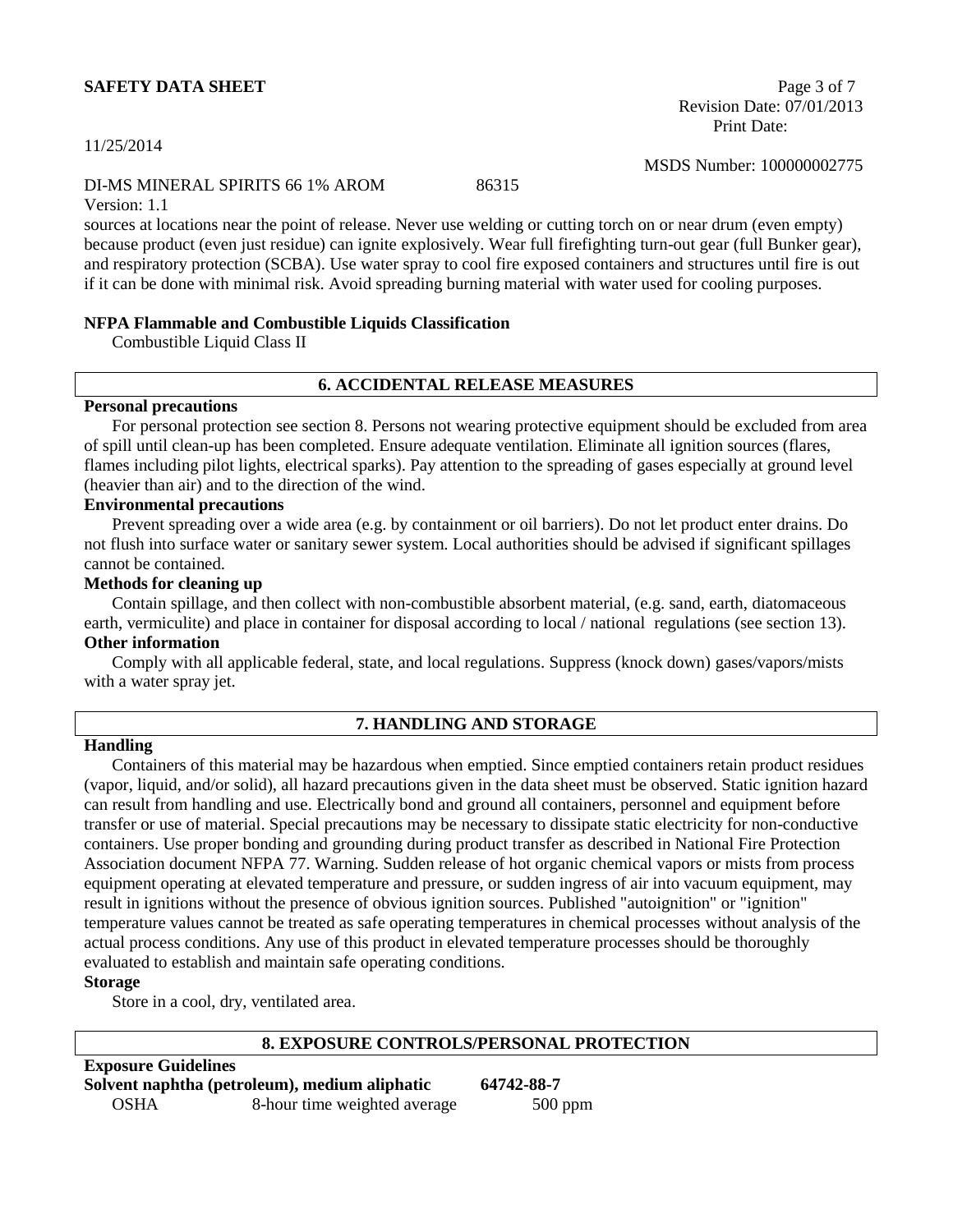#### **SAFETY DATA SHEET** Page 4 of 7

11/25/2014

 Revision Date: 07/01/2013 Print Date:

|              |                                  |       |                      | 11000 110111001.100000 |
|--------------|----------------------------------|-------|----------------------|------------------------|
|              | DI-MS MINERAL SPIRITS 66 1% AROM | 86315 |                      |                        |
| Version: 1.1 |                                  |       |                      |                        |
| <b>OSHA</b>  | 8-hour time weighted average     |       | $2,000 \text{ mg/m}$ |                        |
| ACGIH        | 8-hour, time-weighted average    |       | $200 \text{ mg/m}$   |                        |
| <b>OSHA</b>  | 8-hour time weighted average     |       | $400$ ppm            |                        |
| <b>OSHA</b>  | 8-hour time weighted average     |       | $1,600 \text{ mg/m}$ |                        |
|              |                                  |       |                      |                        |

#### **General advice**

#### **Exposure controls**

Provide sufficient mechanical (general and/or local exhaust) ventilation to maintain exposure below exposure guidelines (if applicable) or below levels that cause known, suspected or apparent adverse effects.

#### **Eye protection**

Not required under normal conditions of use. Wear splash-proof safety goggles if material could be misted or splashed into eyes.

#### **Skin and body protection**

Wear normal work clothing including long pants, long-sleeved shirts and foot covering to prevent direct contact of the product with the skin. Launder clothing before reuse. If skin irritation develops, contact your facility health and safety professional or your local safety equipment supplier to determine the proper personal protective equipment for your use. Wear resistant gloves (consult your safety equipment supplier).

### **Respiratory protection**

A NIOSH-approved air-purifying respirator with an appropriate cartridge and/or filter may be permissible under certain circumstances where airborne concentrations are expected to exceed exposure limits (if applicable) or if overexposure has otherwise been determined. Protection provided by air purifying respirators is limited. Use a positive pressure, air-supplied respirator if there is any potential for uncontrolled release, exposure levels are not known or any other circumstances where an air purifying respirator may not provide adequate protection.

| 9. PHYSICAL AND CHEMICAL PROPERTIES         |                              |  |
|---------------------------------------------|------------------------------|--|
| <b>Physical state</b>                       | liquid                       |  |
| Form                                        | liquid                       |  |
| <b>Color</b>                                | clear/colorless              |  |
| Odor                                        | hydrocarbon-like             |  |
| <b>Boiling point/boiling range</b>          | 300 - 415 °F / 149 - 213 °C  |  |
| <b>Flash point</b>                          | 104 - 115 °F / 40 - 46 °C    |  |
| Lower explosion limit/Upper explosion limit | $0.6\%$ (V) / 6.0 %(V)       |  |
| Vapor pressure                              | 0.230 mmHg @ $68 °F / 20 °C$ |  |
| <b>Relative vapor density</b>               | 4.8                          |  |
| <b>Water solubility insoluble</b>           |                              |  |
| <b>Auto-ignition temperature</b>            | 446 - 518 °F / 230 - 270 °C  |  |

#### **10. STABILITY AND REACTIVITY**

**Stability** Stable. **Conditions to avoid** Heat, flames and sparks. Heat, flames and sparks. **Incompatible products**

# MSDS Number: 100000002775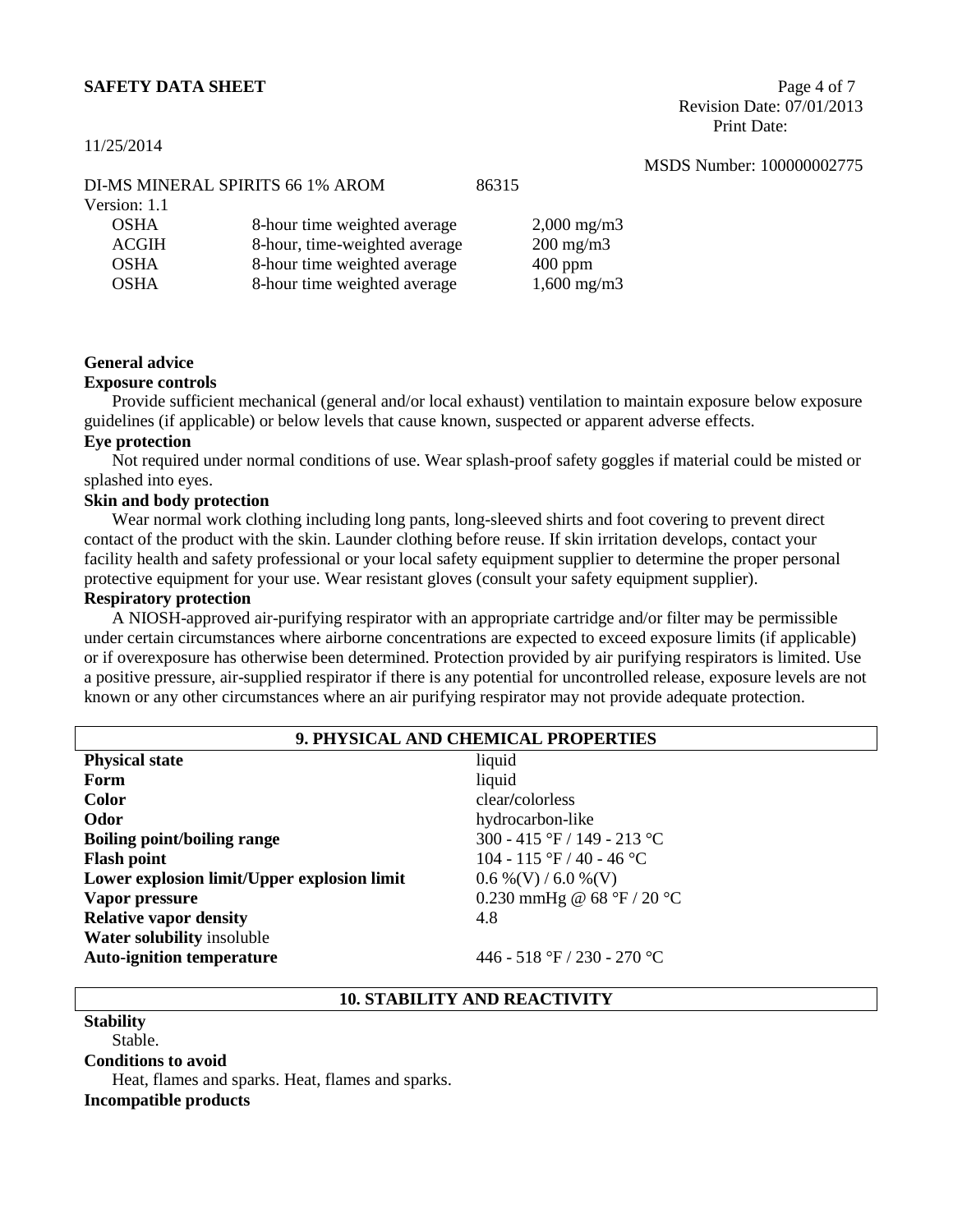# **SAFETY DATA SHEET** Page 5 of 7

#### 11/25/2014

#### DI-MS MINERAL SPIRITS 66 1% AROM 86315

Version: 1.1

# Strong oxidizing agents

# **Hazardous decomposition products**

Aldehydes, carbon dioxide and carbon monoxide, Hydrocarbons

# **Hazardous reactions**

**Acute oral toxicity**

**Biodegradability**

Product will not undergo hazardous polymerization.

 Revision Date: 07/01/2013 Print Date:

MSDS Number: 100000002775

# **11. TOXICOLOGICAL INFORMATION**

#### **Acute inhalation toxicity**

Acute inhalation toxicity – Product : no data available Acute inhalation toxicity - Components Solvent naphtha (petroleum), medium aliphatic : LC50: > 4.3 mg/l Exposure time: 4 h Species: rat **Acute dermal toxicity** Acute dermal toxicity –Product : no data available Acute dermal toxicity - Components Solvent naphtha (petroleum), medium aliphatic : LD50: 2,000 mg/kg Species: rabbit

## **Acute toxicity (other routes of administration)**

Acute toxicity (other routes of administration) : no data available

: no data available

 $\therefore$  LD50: 2,000 mg/kg Species: rat Method: Fixed dose procedure

Method: Fixed dose procedure

#### **12. ECOLOGICAL INFORMATION**

| <b>Blodegradability</b>                       |                                                                                                       |  |
|-----------------------------------------------|-------------------------------------------------------------------------------------------------------|--|
| Biodegradability - Product                    | : no data available                                                                                   |  |
| Biodegradability - Components                 |                                                                                                       |  |
| Solvent naphtha (petroleum), medium aliphatic | : aerobic 61 % Testing period: 10 d<br>Test substance: Solvent naphtha (petroleum),<br>heavy aromatic |  |
| <b>Bioaccumulation</b>                        |                                                                                                       |  |
| Bioaccumulation - Product                     | : no data available                                                                                   |  |
| <b>Ecotoxicity effects</b>                    |                                                                                                       |  |
| <b>Toxicity to fish</b>                       |                                                                                                       |  |
| Toxicity to fish - Product                    | : no data available                                                                                   |  |
| Toxicity to fish - Components                 |                                                                                                       |  |
| Solvent naphtha (petroleum), medium aliphatic | : LL50: $2.5 \text{ mg/l}$<br>Exposure time: 96 h                                                     |  |
|                                               | Species: Oncorhynchus mykiss (rainbow trout)                                                          |  |
|                                               | Analytical monitoring: yes                                                                            |  |
|                                               | Test Type: semi-static test                                                                           |  |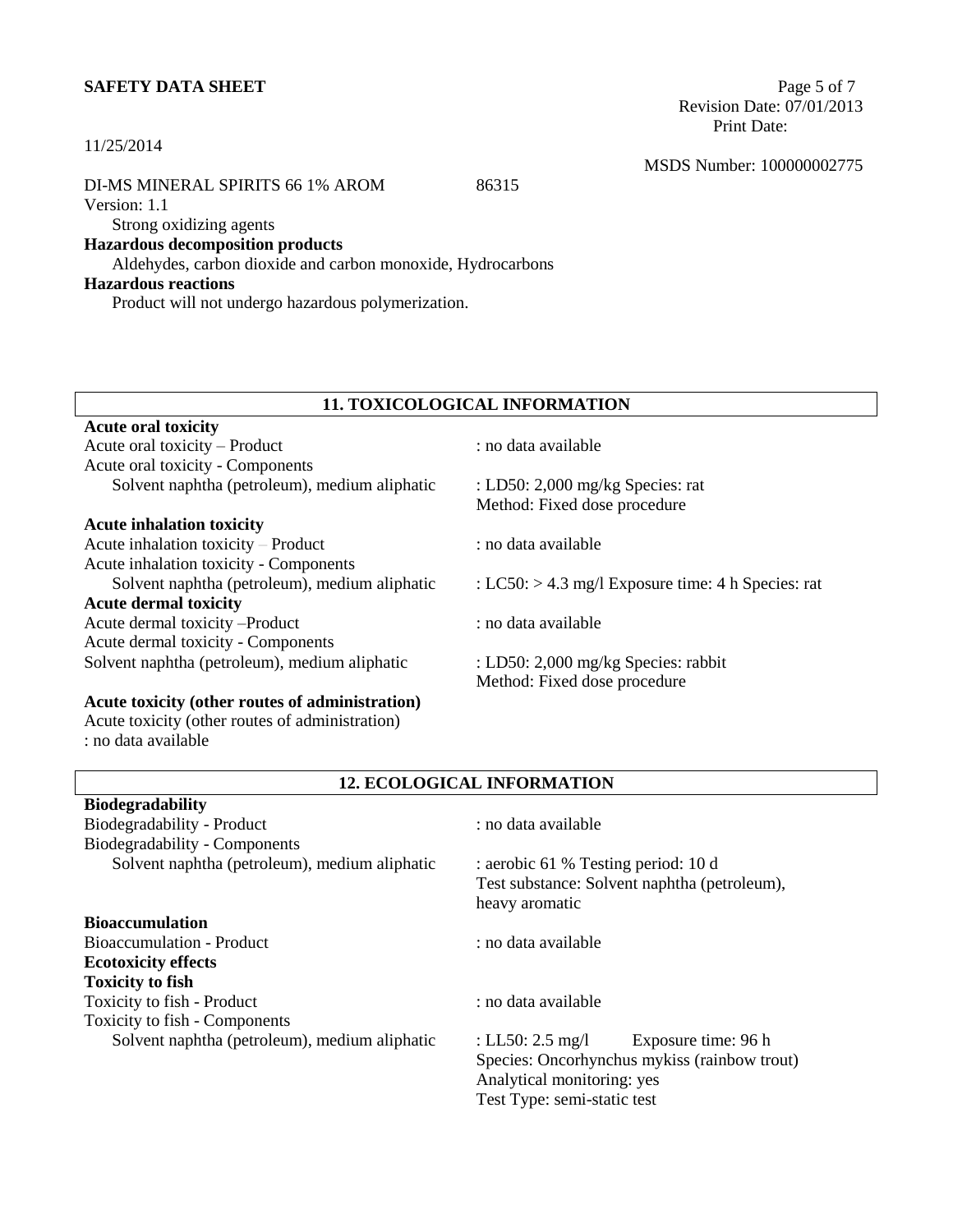# **SAFETY DATA SHEET** Page 6 of 7

 Revision Date: 07/01/2013 Print Date:

| 11/25/2014                                                       |                                     |                                                        |
|------------------------------------------------------------------|-------------------------------------|--------------------------------------------------------|
|                                                                  |                                     | MSDS Number: 100000002775                              |
| DI-MS MINERAL SPIRITS 66 1% AROM                                 | 86315                               |                                                        |
| Version: 1.1                                                     |                                     |                                                        |
| Toxicity to daphnia and other aquatic invertebrates              |                                     |                                                        |
| Toxicity to daphnia and other                                    |                                     |                                                        |
| aquatic invertebrates- Product                                   | : no data available                 |                                                        |
| Toxicity to daphnia and other aquatic invertebrates - Components |                                     |                                                        |
| Solvent naphtha (petroleum), medium aliphatic                    | : EL50: 1.4 mg/l                    | Exposure time: 48 h                                    |
|                                                                  | Species: Daphnia magna (Water flea) |                                                        |
|                                                                  | Analytical monitoring: yes          |                                                        |
|                                                                  | Test Type: Immobilization           |                                                        |
| <b>Toxicity to algae</b>                                         |                                     |                                                        |
| Toxicity to algae – Product                                      | : no data available                 |                                                        |
| Toxicity to algae - Components                                   |                                     |                                                        |
| Solvent naphtha (petroleum), medium aliphatic                    |                                     | : EL50: $1 - 3$ mg/l Exposure time: 72 h               |
|                                                                  |                                     | Species: Pseudokirchneriella subcapitata (green algae) |
|                                                                  | Analytical monitoring: yes          |                                                        |
|                                                                  | Test Type: static test              |                                                        |
| <b>Toxicity to bacteria</b>                                      |                                     |                                                        |
| Toxicity to bacteria – Product                                   | : no data available                 |                                                        |

# **13. DISPOSAL CONSIDERATIONS**

# **Waste disposal methods**

Dispose of in accordance with all applicable local, state and federal regulations.

# **14. TRANSPORT INFORMATION**

| <b>REGULATION</b>      |                                                     |              |                    |                |                  |
|------------------------|-----------------------------------------------------|--------------|--------------------|----------------|------------------|
| $_{\rm ID}$            | PROPER SHIPPING NAME                                |              | *HAZARD SUBSIDIARY | <b>PACKING</b> | <b>MARINE</b>    |
| <b>NUMBER</b>          |                                                     | <b>CLASS</b> | <b>HAZARDS</b>     | <b>GROUP</b>   | <b>POLLUTANT</b> |
|                        |                                                     |              |                    |                | /LTD. QTY.       |
| <b>U.S. DOT - ROAD</b> |                                                     |              |                    |                |                  |
| <b>UN 1268</b>         | PETROLEUM DISTILLATES, N.O.S.                       | <b>CBL</b>   |                    | III            |                  |
| <b>U.S. DOT - RAIL</b> |                                                     |              |                    |                |                  |
| <b>UN 1268</b>         | PETROLEUM DISTILLATES, N.O.S.                       | <b>CBL</b>   |                    | III            |                  |
|                        | <b>U.S. DOT - INLAND WATERWAYS</b>                  |              |                    |                |                  |
| <b>UN 1268</b>         | PETROLEUM DISTILLATES, N.O.S.                       | <b>CBL</b>   |                    | III            |                  |
|                        | <b>TRANSPORT CANADA - ROAD</b>                      |              |                    |                |                  |
| <b>UN 1268</b>         | PETROLEUM DISTILLATES, N.O.S.                       | 3            |                    | III            |                  |
|                        | <b>TRANSPORT CANADA - RAIL</b>                      |              |                    |                |                  |
| UN 1268                | PETROLEUM DISTILLATES, N.O.S.                       | 3            |                    | III            |                  |
|                        | <b>TRANSPORT CANADA - INLAND WATERWAYS</b>          |              |                    |                |                  |
| <b>UN 1268</b>         | PETROLEUM DISTILLATES, N.O.S.                       | 3            |                    | III            |                  |
|                        | <b>INTERNATIONAL MARITIME DANGEROUS GOODS</b>       |              |                    |                |                  |
| <b>UN 1268</b>         | PETROLEUM DISTILLATES, N.O.S.                       | 3            |                    | III            |                  |
|                        | <b>INTERNIATIONALE AIR TRANSPORTAGO CLARA CARGO</b> |              |                    |                |                  |

**INTERNATIONAL AIR TRANSPORT ASSOCIATION - CARGO**